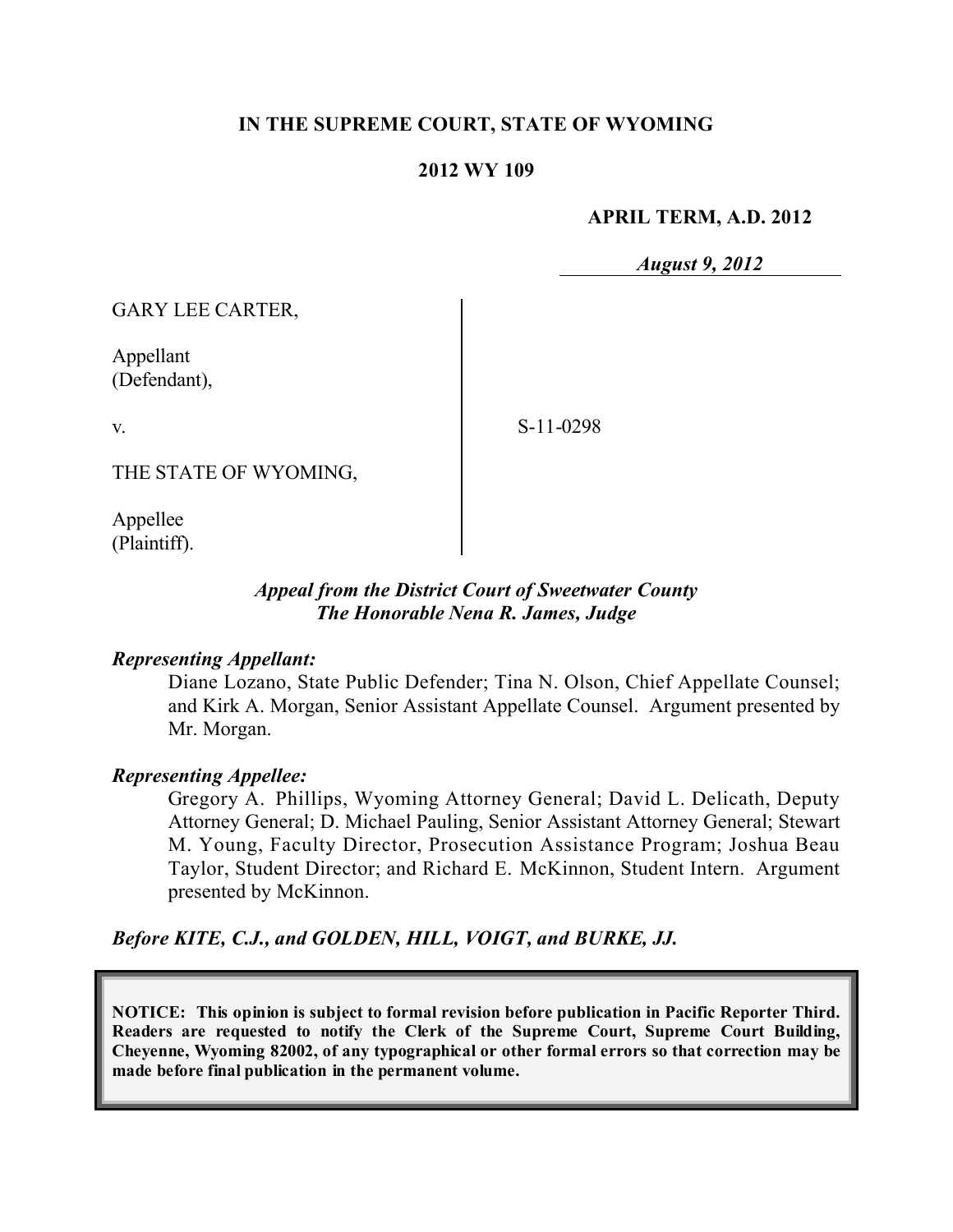## **HILL,** Justice.

[¶1] Gary Lee Carter was tried and convicted by a jury of a single felony charge of possessing, with intent to deliver, two grams of methamphetamine in violation of Wyo. Stat. Ann. § 35-7-1031. The court sentenced Carter to twelve to fifteen years in the Wyoming State Penitentiary. On appeal, Carter contends that plain error occurred when the prosecutor elicited expert witness testimony that Carter was guilty of being a drug dealer. Also, Carter alleges that the prosecutor committed misconduct when arguing facts not in evidence during closing argument. We reverse.

### **ISSUES**

[¶2] Carter states two issues for our consideration:

Plain error occurred when the prosecutor elicited expert witness testimony that Carter was guilty of being a drug dealer.

The prosecutor committed misconduct when he argued facts not in evidence in closing argument.

# **FACTS**

[¶3] The Rock Springs Police Department's Street Crimes Unit began investigating Carter after receiving tips that he was dealing drugs. During that investigation, "short stay traffic," a common sign of drug trafficking, was observed at Carter's residence, and officers obtained a search warrant based upon that information. On January 11, 2011 officers executed the warrant after stopping Carter as he approached his home. Carter carried \$75.00 in his hand and told the officer, "The dope is in my pocket." As indicated, the officer found a soft case in Carter's pocket that contained two grams of methamphetamine, a digital scale disguised as an iPod, empty baggies, and a pipe. Carter also divulged that "everything you are looking for [in the house] would be around my chair"

[¶4] While searching Carter's home, the officers found video surveillance equipment, a portable police scanner, more zip lock style plastic bags, another digital scale, and several notebooks. The notebooks contained pay/owe sheets, a "to do" list with an entry stating "sell dope." Another notepad listed police radio codes that would likely be heard on the police scanner.

[¶5] After being originally charged with four crimes and pleading not guilty to all four, the State announced before trial that it would dismiss the three misdemeanor charges and proceed to trial only on the felony charge.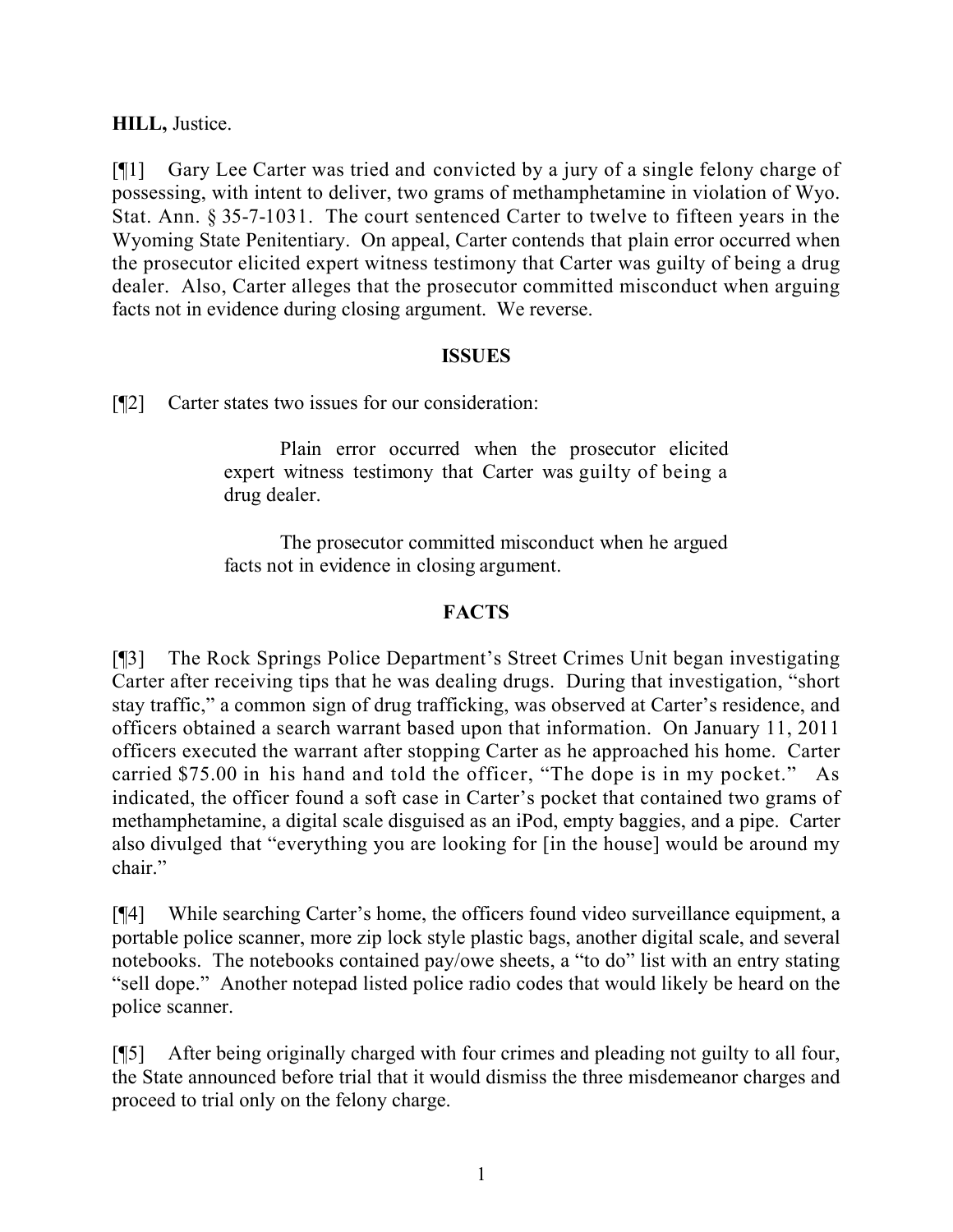[¶6] During trial, the State qualified Daniel Allison, a special agent for the Wyoming Division of Criminal Investigation (DCI), as an expert in drug trafficking investigations. Agent Allison testified based upon his expertise. On redirect the State questioned Agent Allison:

> STATE: [Mr. Carter] had two grams [of methamphetamine], he had that small pipe in that kit with plastic bags … This is that small pipe and this was the bag that had the methamphetamine in it and a supply of plastic bags … That was on his person. And it still has the methamphetamine and it has the digital scale that is concealed as an MP3 player. Then inside his residence he had additional plastic baggies, another digital scale, he had the surveillance set up and police scanners with a list of police radio codes. What would you as an expert conclude from that as to whether or not he is simply a user or whether he might be a dealer?

> AGENT ALLISON: The totality of the circumstances is what I would have to base any decision on when I'm looking at a circumstance like this. With pay/owe sheets and profit and loss statements or sheets, scales, packaging material, surveillance equipment, I would find that indicative of a drug dealer.

STATE: ... Is there any doubt in your mind?

AGENT ALLISON: No.

No objection was made by defense counsel, and the State also emphasized the testimony in closing.

[¶7] The second alleged error was also made during closing. To put the offending comment into context, before the State had rested its case and in the presence of the jury, the prosecutor informed the court that before the State could admit an exhibit into evidence, the State had to excise two pages from one of Carter's notebooks. Again, in front of the jury, the prosecutor questioned how the court would like to handle that, "because there is potentially prejudicial information." The court then suggested that counsel approach the bench, at which point a discussion was held regarding removing two pages from the notebook before introducing it into evidence. After the pages were removed, the State presented the notebook to a witness and asked, "[n]ow, I believe you are aware that other than a small excision or taking out a couple pages of one of the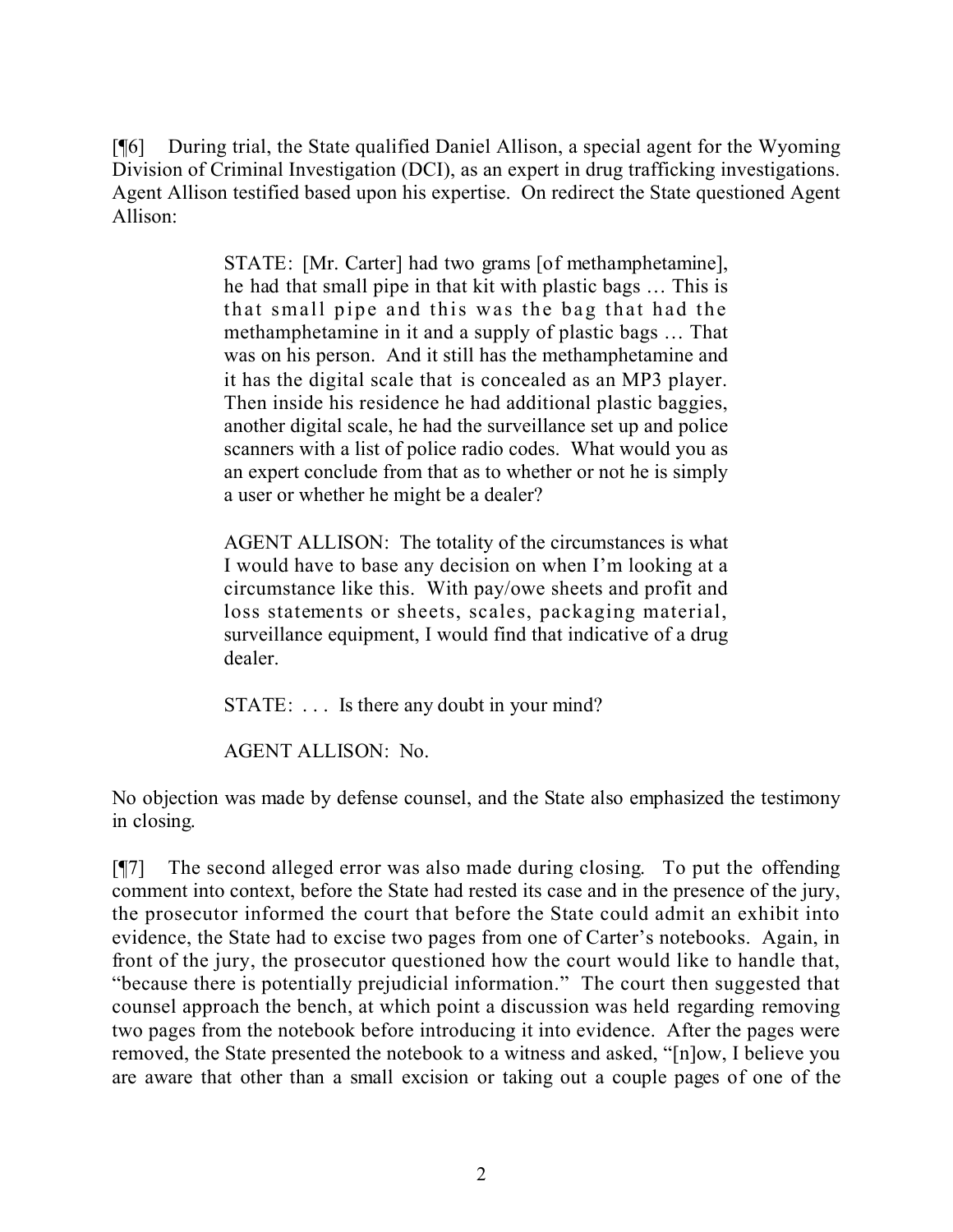notebooks, do those appear to be the same condition in which they were recovered?" The notebooks, and the excision, were referenced as follows in closing:

> Now, one of the points the defense tried to get to was, oh, these notebooks look old, don't they, so maybe this was not written the day before. Maybe this was written concerning other dope being sold. I don't know what they'll argue, but remember the rest of the testimony about the notebooks. The pages we unfortunately had to take out relate to a date that was only three days prior to his arrest. So there are contemporaneous notes. These are things that are occurring at that time. These things weren't just sitting there from last year, the year before or even six years before. They are from right then.

[¶8] Carter was then found guilty of the crime charged against him and was thereafter sentenced on June 28, 2011 to not less than twelve nor more than l5 years. This appeal followed.

## **DISCUSSION**

[¶9] First, we consider Carter's argument that plain error occurred when the prosecutor elicited expert testimony that Carter was guilty of being a drug dealer. Because Carter did not object below, this Court applies a plain error standard of review when considering whether the province of the jury was invaded at trial. *Kramer v. State,* 2012 WY 69, ¶ 7, 277 P.3d 88, 89 (Wyo. 2012). To establish plain error, Carter must show three things: 1) The record is clear about the incident alleged as error; 2) that there was a transgression of a clear and unequivocal rule of law; and 3) that he was denied a substantial right and was materially prejudiced. *Id.*

[¶10] The first prong of our plain error analysis is clearly met as the record reflects the exchange between the State and its expert, which we repeat below:

> STATE: [Mr. Carter] had two grams [of methamphetamine], he had that small pipe in that kit with plastic bags … This is that small pipe and this was the bag that had the methamphetamine in it and a supply of plastic bags … That was on his person. And it still has the methamphetamine and it has the digital scale that is concealed as an MP3 player. Then inside his residence he had additional plastic baggies, another digital scale, he had the surveillance set up and police scanners with a list of police radio codes. What would you as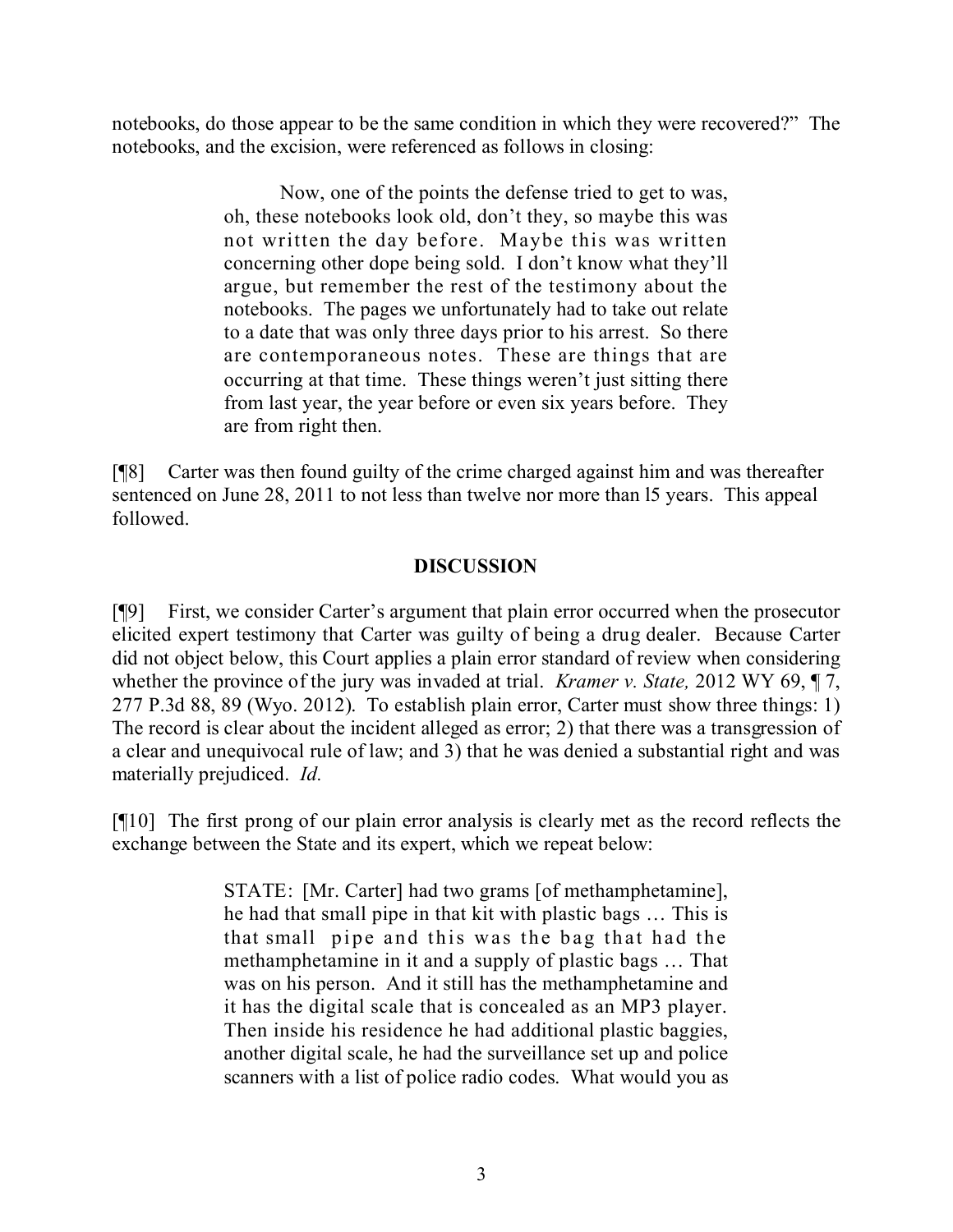an expert conclude from that as to whether or not he is simply a user or whether he might be a dealer?

AGENT ALLISON: The totality of the circumstances is what I would have to base any decision on when I'm looking at a circumstance like this. With pay/owe sheets and profit and loss statements or sheets, scales, packaging material, surveillance equipment, I would find that indicative of a drug dealer.

STATE: Is there any doubt in your mind?

AGENT ALLISON: No.

[¶11] This Court's rule is well established: A witness, lay or expert, may not express an opinion as to the guilt of the accused. *Ogden v. State*, 2001 WY 109, ¶ 21, 34 P.3d 271, 276 (Wyo. 2001); *Whiteplume v. State*, 841 P.2d 1332, 1338 (Wyo. 1992); *Bennett v. State*, 794 P.2d 879, 881 (Wyo. 1990); *Stephens v. State*, 774 P.2d 60, 66 (Wyo. 1989). Regarding opinion testimony, we have stated in looking at similar testimony that it is "the jury's role, not the witness's, to make this determination." *Bennett*, 794 P.2d at 882. Furthermore, we have stated that "[t]estimony need not be excluded unless it contains 'an actual conclusion about the guilt or innocence of the accused party.'" *Ogden*, ¶ 23, 34 P.3d at 277. Indeed, as the State points out under W.R.E. 702, expert witnesses may offer opinions that will assist the trier of fact in understanding or determining the facts at issue in a particular case. This testimony is not improper or inadmissible simply "because it embraces an ultimate issue to be decided by the trier of fact." W.R.E. 704.

[¶12] To better illustrate its point, the State points this Court to *Cureton v. State*, 2007 WY 168, ¶ 8, 169 P.3d 549, 551 (Wyo. 2007), where an officer opined that several facts in the case suggested that methamphetamine was being sold rather than held for personal use. There, we found the testimony did not convey an opinion or conclusion about whether the defendant was a drug dealer but merely informed the jury about the meaning and the significance of the evidence presented. *Id.*, *¶* 11, 169 P.3d at 551. We cannot conclude the same in the instant case.

[¶13] When reviewing the testimony, the opinion given by Agent Allison was highly prejudicial. Unlike *Cureton,* this case was not based upon a wired buy or a confidential informant. Instead, this case was based entirely upon the evidence found and the parties' different interpretations of the same. By asking the question during its redirect, the State's error was exacerbated when it emphasized the testimony during closing: "… as Agent Allison said, when you look at the totality of the circumstances, it's very clear."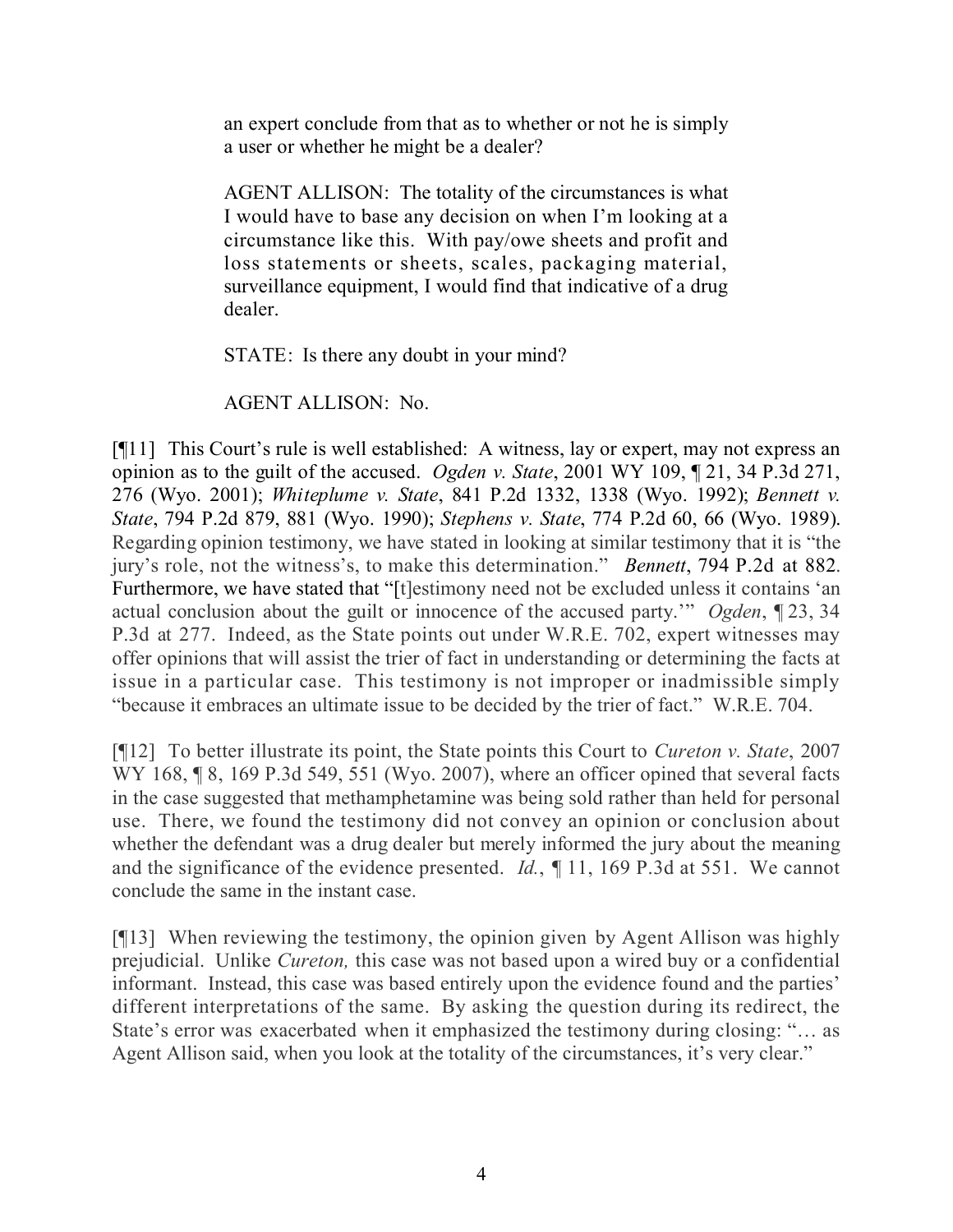[¶14] Rather than comparing this case to *Cureton*, we find this case to be more analogous to *Bennett*, *supra*. There, we found reversible error after a DCI agent gave his opinion that the defendant was a drug dealer by linking facts from his investigation to his conclusion. This testimony went "well beyond simply summarizing the facts of his investigation by drawing the ultimate conclusion that Bennett was guilty." *Id.*, 794 P.2d at 882. The same rings true in this case. We have never before allowed a witness to testify as to a defendant's guilt or innocence and will not begin to do so now. Plain error occurred in this instance.

# *Prosecutorial Misconduct*

[¶15] In his second and final argument Carter asserts that the prosecutor here committed misconduct when he, in the presence of the jury, informed the court that before the State could admit an exhibit into evidence, two pages from a notebook had to be excised "because there is potentially prejudicial information." After the pages were removed and the exhibit was presented to a witness during questioning and then during closing, the State referenced the notebooks to the jury as follows:

> Now, one of the points the defense tried to get to was, oh, these notebooks look old, don't they, so maybe this was not written the day before. Maybe this was written concerning other dope being sold … but remember the rest of the testimony about the notebooks. The pages we unfortunately had to take out relate to a date that was only three days prior to his arrest. So there are contemporaneous notes. These are things that are occurring at that time. These things weren't just sitting there from last year, the year before or even six years before. They are from right then.

[¶16] When reviewing claims of prosecutorial misconduct, we consistently focus on whether the error affected the accused's substantial rights.

> Before we hold that an error has affected an accused's substantial right, thus requiring reversal of a conviction, we must conclude that, based on the entire record, a reasonable possibility exists that, in the absence of the error, the verdict might have been more favorable to the accused.

*Cooper v. State*, 2008 WY 5, ¶ 18, 174 P.3d 726, 730 (Wyo. 2008)*.* Because there was no objection at trial to the prosecutor's statement, a plain error analysis applies once again as outlined above. We further recognize that this Court is reluctant to find plain error in closing argument. *James v. State*, 888 P.2d 200, 207 (Wyo. 1994).